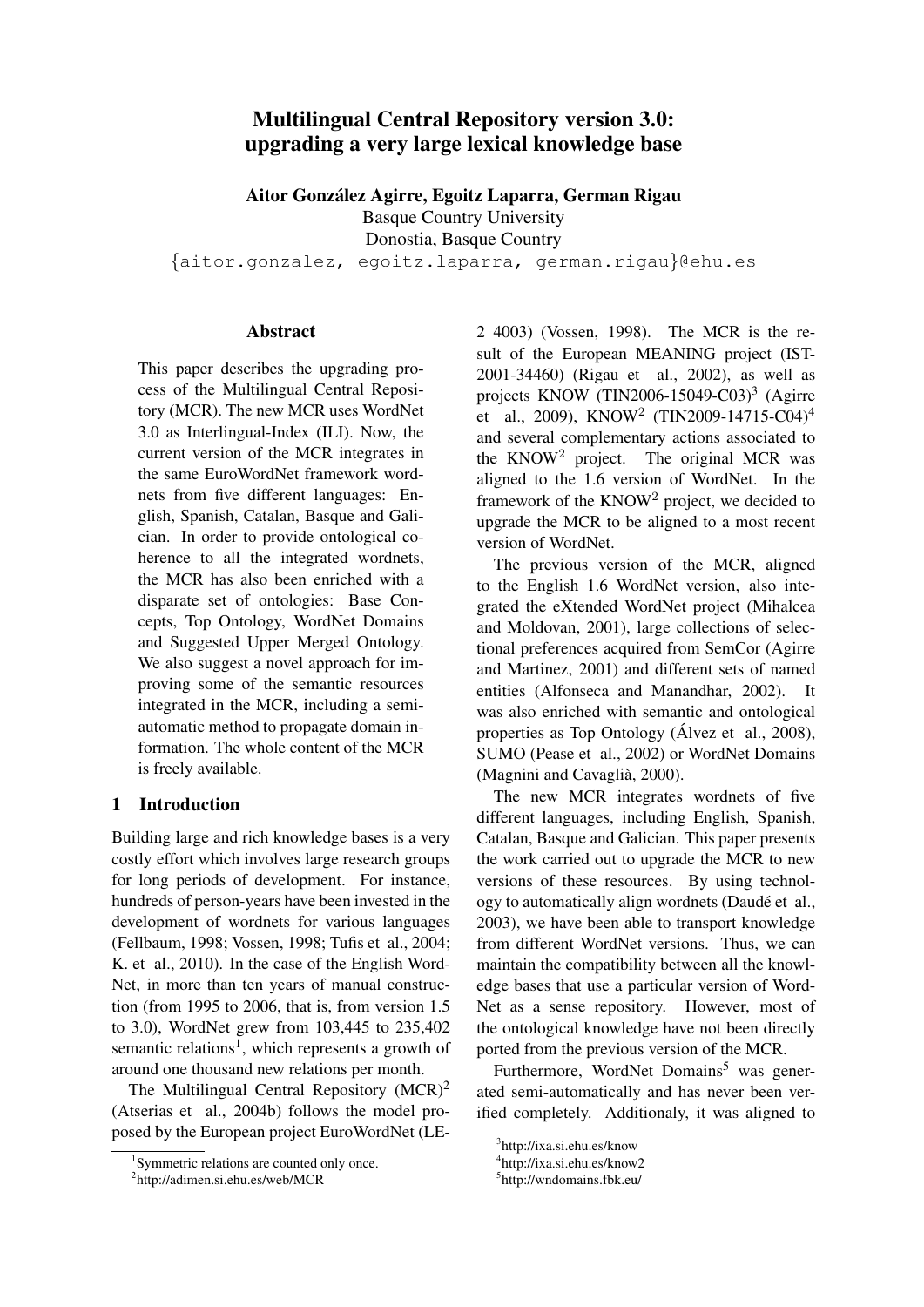WordNet 1.6. Thus, one goal of this work is the automatic construction of a new semantic resource derived from WordNet Domains and aligned to WordNet 3.0.

To assist in the correction and maintenance of the integrated resources in the MCR, we also adapted and enhanced the Web EuroWordNet Interface (WEI) in both consult and edit modes.

## 2 Multilingual Central Repository 3.0

The first version of the MCR was built following the model proposed by the EuroWordNet project. The EuroWordNet architecture includes the Inter-Lingual Index (ILI), a Domain Ontology and a Top Ontology (Vossen, 1998).

Initially most of the knowledge uploaded into the MCR was aligned to WordNet 1.6 and the Spanish, Catalan, Basque and Italian WordNet and the MultiWordNet Domains, were using WordNet 1.6 as ILI (Bentivogli et al., 2002; Magnini and Cavaglia, 2000). Thus, the original MCR used ` Princeton WordNet 1.6 as ILI. This option also minimized side efects with other European initiatives (Balkanet, EuroTerm, etc.) and wordnet developments around Global WordNet Association. Thus, the Spanish, Catalan and Basque wordnets as well as the EuroWordNet Top Ontology and the associated Base Concepts were transported from its original WordNet 1.5 to WordNet 1.6 (Atserias et al., 1997; Benítez et al., 1998; Atserias et al., 2004a).

The release of new free versions of Spanish and Galician wordnets aligned to Princeton WordNet 3.0 (Fernandez-Montraveta et al., 2008; Xavier ´ et al., 2011) brought with it the need to update the MCR and transport all its previous content to a new version using WordNet 3.0 as ILI. Thus, as a first step, we decided to transport Catalan and Basque wordnets and the ontological knowledge: Base Concepts, SUMO, WordNet Domains and Top Ontology.

### 2.1 Upgrading from 1.6 to 3.0

This section describes the process carried out for adapting the MCR to ILI 3.0. Due to its size and complexity, all this process have been mainly automatic.

To perform the porting between the wordnets 1.6 and 3.0 we have followed a similar process to the one used to port the Spanish and Catalan versions from 1.5 to 1.6 (Atserias et al., 2004a).



Figure 1: Example of a multiple intersection in the mapping between two versions of WordNet.

Upgrading ILI: The algorithm to align wordnets (Daudé et al., 2000; Daudé et al., 2001; Daudé et al., 2003) produces two mappings for each POS, one in each direction (from 1.6 to 3.0, and from 3.0 to 1.6). To upgrade the ILI, different approaches were applied depending on the POS.

For nouns, those synsets having multiple mappings from 1.6 to 3.0 were checked manually (Pociello et al., 2008).

For verbs, adjectives and adverbs, for those synsets having multiple mappings, we took the intersection between the two mappings (from 1.6 to 3.0, and from 3.0 to 1.6).

Upgrading WordNets: Finally, using the previous mapping, we transported from ILI 1.6 to ILI 3.0 the Basque (Pociello et al., 2008) and Catalan (Benítez et al., 1998) wordnets. The English WordNet was uploaded directly from the source files while the Spanish (Fernández-Montraveta et al., 2008) and Galician (Xavier et al., 2011) wordnets were directly uploaded from their database dumps.

It is possible to have multiple intersections for a source synset. When multiple intersections colapsed into the same target synset, we decided to join the set of variants from the source synsets to the target synset.

Figure 1 shows an example of this particular case (the intersections are displayed as dot lines). Therefore, the variants of the synsets A, B and C of WordNet 1.6 will be placed together in the synset Z of WordNet 3.0.

Upgrading Base Concepts: We used *Base Concepts* directly generated for WN 3.0<sup>6</sup>

<sup>6</sup> http://adimen.si.ehu.es/web/BLC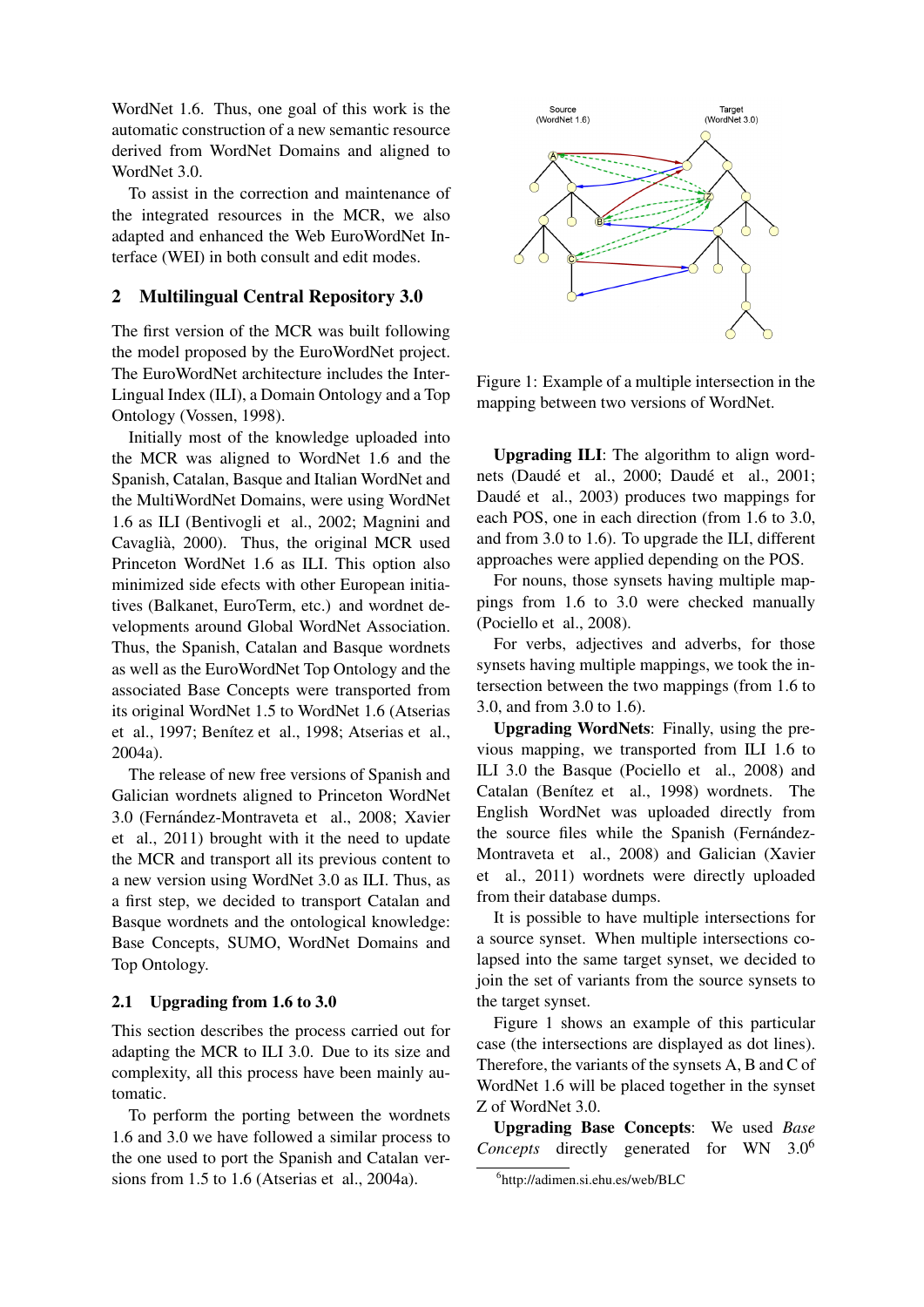

Figure 2: Example of a multiple intersection in the mapping between two versions of WordNet.

(Izquierdo et al., 2007).

Upgrading SUMO: SUMO has been directly ported from version 1.6 using the mapping. Those unlabelled synsets have been filled through inheritance. The ontology of the previous version is a modified version of SUMO, trimmed and polished, to allow the use of first-order theorem provers (like *E-prover* or *Vampire*) for formal reasoning, called AdimenSUMO<sup>7</sup>. The next step is to update AdimenSUMO using the latest version of SUMO for WordNet 3.0 (available on the website of  $SUMO<sup>8</sup>$ ).

Upgrading WordNet Domains: As SUMO, what is currently in the MCR has been transported directly from version 1.6 using the mapping. Again, those unlabelled synsets have been filled through inheritance. In addition, new versions have been generated using graph techniques (see Section 4 for a detailed description of the process).

Upgrading the Top Ontology: Similar to SUMO and WordNet Domains, what is currently available in the MCR has been transported directly from version 1.6 using the mapping. Once more, those unlabelled synsets have been filled through inheritance. It remains to check the incompatibilities between labels following (Álvez et al., 2008).

An example of how to perform the process of inheritance used for SUMO, WordNet Domains and Top Ontology is shown in Figure 2. The example is presented for domains, but it can be applied to the other two cases.

Figure 2 shows a sample hierarchy where each node represents a synset. The domains are displayed on the sides. The inherited domain labels

7 http://adimen.si.ehu.es/web/adimenSUMO

are highlighted using dot lines. In this specific example synset *soccer player* inherits labels *play* and *athlete* from its hypernyms *player* and *athlete*, respectively. Note that synset *hockey player* does not inherit any label form its hypernyms because of it owns a domain (*hockey*). Similarly, synset *goalkeeper* does not inherit domains coming from the synset *soccer player*. Finally, synset *titular goalkeeper* inherits *hockey* domain (but neither *play* nor *athlete* domains).

Thus, some of the current content of the MCR will require a future revision. Fortunately, by cross-checking its ontological knowledge most of these errors can be easily detected.

### 2.2 Web EuroWordNet Interface

WEI is a web application that allows consulting and editing the data contained in the MCR and navigating throw them. Consulting refers to exploring the content of the MCR by accessing words, a synsets, a variants or ILIs. The interface presents different searching parameters and displays the query results. The different searching parameters are:

- Item: a value to search for, it can be a Word, a Synset a Variant or an ILI.
- Item type: the type of item to search for: Word, a Synset a Variant or an ILI.
- **PoS**: the item's gramatical cathegory or Part of Speech: Nouns, Verbs, Adjectives, Adverbs.
- Search: the type of search and subsearches (which are dinamically loaded from the database): Synonyms, Hyponyms, etc.
- WordNet Source: the WordNet from which navigate.
- Navigation WordNet: the WordNet to which navigate.
- Gloss: if selected it shows the glosses of the Synsets.
- Score: if selected, it shows the confidence factor.
- Rels: if selected, it shows information about the relations that each Synset has in all the target languages.

<sup>8</sup> http://www.ontologyportal.org/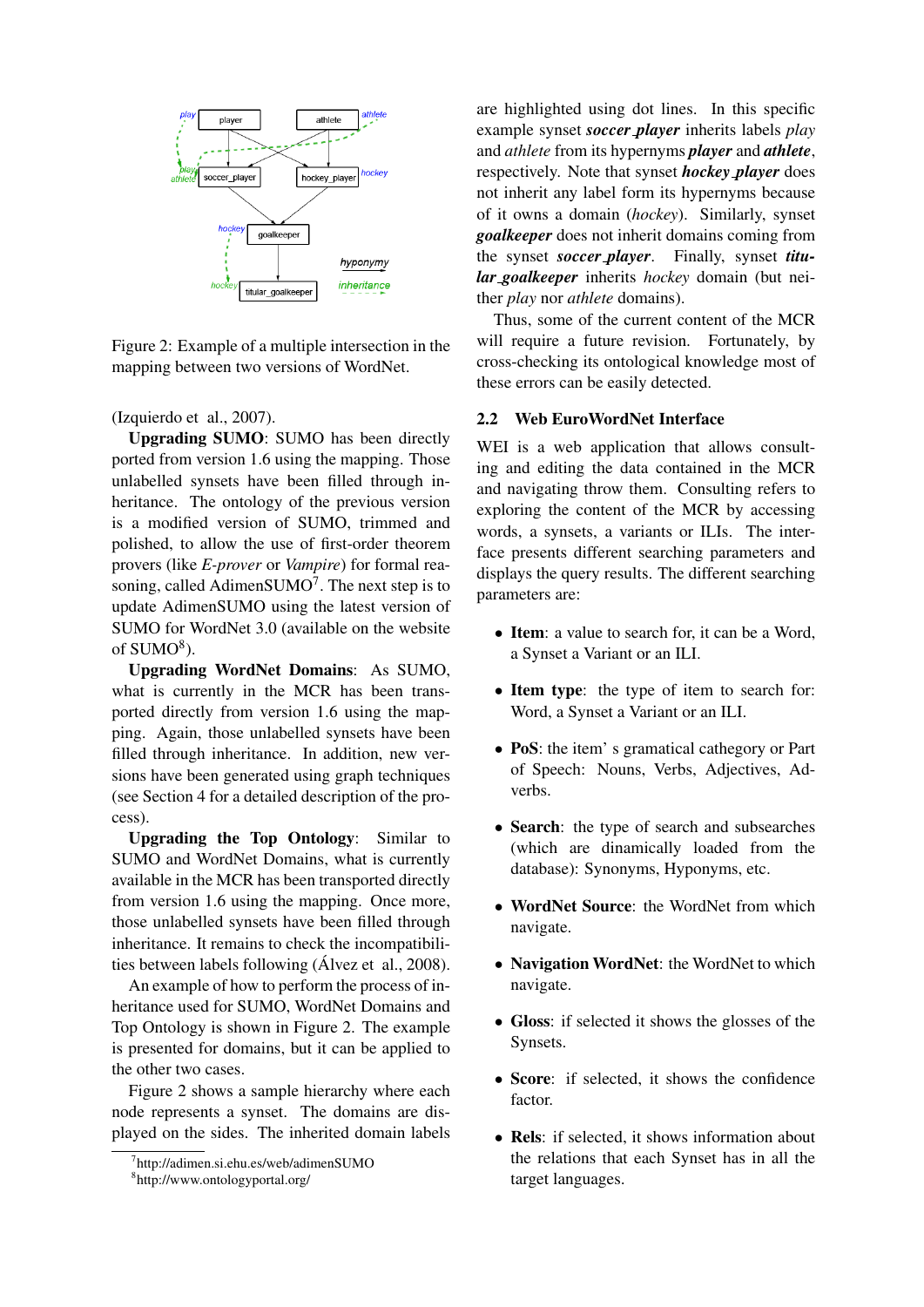- Full: if selected, makes a recursive search.
- Target WordNets: the target WordNets of our search.

#### 2.3 Automatic translations

The new version of WEI is able to use *Automatic Translation Web Services* for translating automatically the glosses and examples from other wordnets. This new feature helps users to complete and/or improve the gloss or examples of a given WordNet more quicky. Both glosses and examples are taken from the original English WordNet and translated to the target language. Suggestions for glosses and/or examples will appear below the existing ones, and may choose the most appropriate. In the current version, the translations of the glosses and examples are translated only from English (despite the possibility of translating from any available source).

#### 2.4 Marks for synsets and variants

In the new version of WEI it is possible to assign a mark to a variant or synset to indicate special properties. We can also write a small note or comment to explain better the reason to assign that mark.

The available marks are the following:

- Variant marks:
	- DUBLEX: For those variant with dubious lexicalization.
	- INFL: Indicates that the variant is a inflected one.
	- RARE: Old fashioned or rarely used variant.
	- SUBCAT: Subcategorization.
	- VULG: For those variants that are vulgar, rude, or offensive.
- Synset marks:
	- GENLEX: Non-lexicalized general concepts that are introduced to better organize the hierarchy.
	- HYPLEX: Indicates that the hypernym has identical lexicalization.
	- SPECLEX: Domain specific terms that should be checked.

### 2.5 User management

We also included a new user access control to WEI. The previous user access control to WEI was

carried out using Apache, in the Operating System. This implies that the access control and user management was done outside WEI. The MCR is being edited in a distributed way. Several research groups are editing the MCR in some of the languages. Each group has different users. Thus, the responsibility of managing the users is also distributed.

### 3 Current state of the MCR

In this section provide some information about the current state of the MCR, including the progress over the English WordNet.

Tables 1, 2 and 3 present respectively the current number of synsets and variants, the number of glosses and the number of examples of each wordnet per PoS.

# 4 A proposal for upgrading WordNet Domains

WordNet Domains<sup>9</sup> (WND) is a lexical resource developed at ITC-IRST where synsets have been semi-automatically annotated with one or more domain labels from a set of 165 hierarchically organized domains (Magnini and Cavaglia, 2000). ` WND allow to reduce the polysemy degree of the words, grouping those senses that belong to the same domain (Magnini et al., 2002).

But the semi-automatic method used to develop this resource was not free of errors and inconsistencies. By cross-checking the ontological content of the MCR it is possible to find some of these problems. For instance, noun synset <diver 1 frogman 1 underwater diver 1> defined as *someone who works underwater* has domain *history* because it inherits from its hypernym <explorer\_1 adventurer 2>.

### 4.0.1 Domain inheritance

WND was developed using WordNet 1.6. One consequence of the automatic mapping that we used to upgrade version 1.6 to 3.0 is that many synsets were left unlabeled (because there are new synsets, changes in the structure, etc.).

One of the first tasks undertaken has been to fill these gaps. For them, we has carried out a propagation of the labels by inheritance for nominal and verbal synsets. The inherent structure of Word-Net for adjectives and adverbs makes this spread

<sup>9</sup>http://wndomains.fbk.eu/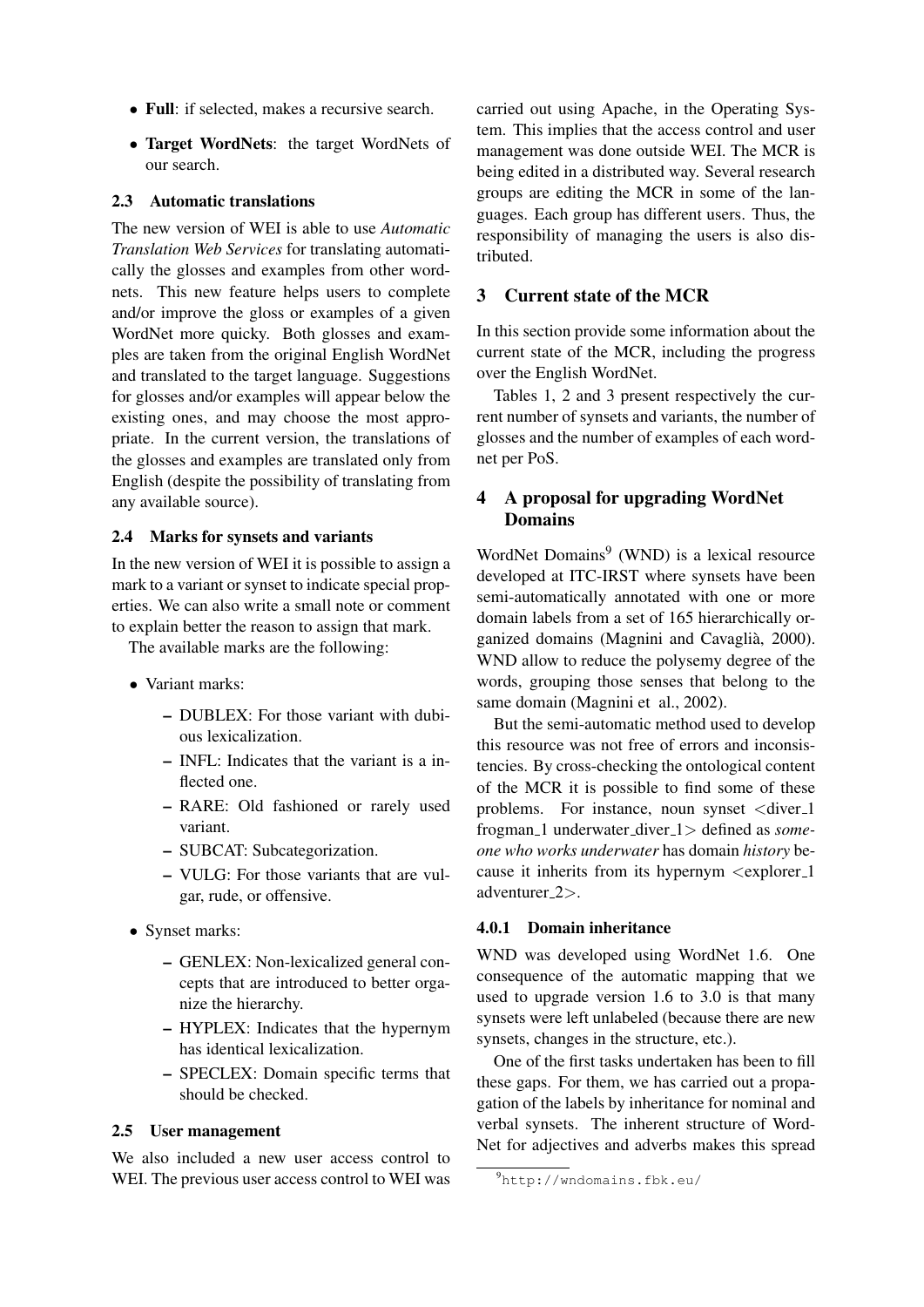| WordNet  | <b>Nouns</b> | Verbs  | <b>Adjectives</b> | <b>Adverbs</b> | <b>Synsets</b> | $WN \%$ |
|----------|--------------|--------|-------------------|----------------|----------------|---------|
| EngWN3.0 | 147,360      | 25,051 | 30,004            | 5,580          | 118,431        | 100%    |
| SpaWN3.0 | 40,009       | 11,107 | 7,005             | 1,106          | 59,227         | 50%     |
| CatWN3.0 | 51,598       | 11,577 | 7,679             | 2              | 46,027         | 39%     |
| EusWN3.0 | 41,071       | 9.472  | 148               | 0              | 30,615         | 26%     |
| GalWN3.0 | 9,114        | 1,413  | 4,866             | $\Omega$       | 9,320          | 8%      |

Table 1: Current number of synsets and variants of each WN.

| WordNet  | <b>Nouns</b> | Verbs  | <b>Adjectives</b> | <b>Adverbs</b> | <b>Synsets</b> | WN $\%$ |
|----------|--------------|--------|-------------------|----------------|----------------|---------|
| EngWN3.0 | 82,379       | 13,767 | 18,156            | 3.621          | 117,923        | 100%    |
| SpaWN3.0 | 13,014       | 3,469  | 1,965             | 687            | 19,135         | 16%     |
| CatWN3.0 | 6,289        | 44     | 840               |                | 7,174          | 6%      |
| EusWN3.0 | 2,854        | 78     | 0                 |                | 2,932          | $2\%$   |
| GalWN3.0 | 4.997        | 2      | 3,111             |                | 8.111          | 7%      |

Table 2: Current number of glosses of each WN.

not trivial. Therefore, this simple process has been carried out only for nouns and verbs.

We have worked exclusively on those synsets that had no labels at all. We inherited the labels from its hypernyms. If a synset has more than one hypernym, the domain labels are taken from all of them. We used a small list of incompatible labels to detect incompatibilities. Therefore, the same synset can not be both *factotum* and *biology*, or *animals* and *plants*.

This process increased our domain information by nearly a 18-19%, as shown in Tables 4 and 5:

| PoS          | <b>Before</b> | After   | <b>Increase</b> |
|--------------|---------------|---------|-----------------|
| <b>Nouns</b> | 66.595        | 83.286  | $+25\%$         |
| Verbs        | 12.219        | 14,224  | $+16\%$         |
| A11          | 100.315       | 119.011 | $+19%$          |

Table 4: Number of synsets with domain labels.

| PoS          | <b>Before</b> | After   | <b>Increase</b> |
|--------------|---------------|---------|-----------------|
| <b>Nouns</b> | 87.938        | 108,665 | $+24\%$         |
| Verbs        | 13,026        | 15,051  | $+16\%$         |
| A11          | 124.551       | 146,899 | $+18%$          |

Table 5: Total number of domain labels.

However, this process may also have propagated innapropriate domain labels to unlabeled synsets. It remains for future research an accurate evaluation of this new resource.

In the next section we present some examples using a new graph-based method for propagating

domain labels through WordNet. Additionaly, the method can also be used to detect anomalies in the original WND labels.

#### 4.0.2 A new graph based method

UKB<sup>10</sup> algorithm (Agirre and Soroa, 2009) applies personalized PageRank on a graph derived from a wordnet. This algorithm has proven to be very competitive on Word Sense Disambiguation tasks and it is easily portable to other languages that have a wordnet (Agirre et al., 2010). Now, we present a novel use of the UKB algorithm for propagating information through a wordnet structure.

Given an input context, 'ukb\_ppv' (Personal*ized PageRank Vector*) algorithm outputs a ranking vector over the nodes of a graph, after applying a *Personalized PageRank* over it. We just need to use a wordnet as a knowledge base and pass to the application the contexts we want to process, performing a kind of *spreading activation* through the WordNet structure.

As context we use those synsets labelled with a particular domain. Thus, for each of the  $169<sup>11</sup>$ domain labels included in the MCR we generate a context. Each file contains the list of offsets corresponding to those synsets with a particular domain label. After creating the context file, we just need to execute '*ukb ppv*' that returns a ranking of weights for each WordNet synset with respect to that particular domain.

<sup>10</sup>http://ixa2.si.ehu.es/ukb/

<sup>11</sup>Excluding *factotum* labels.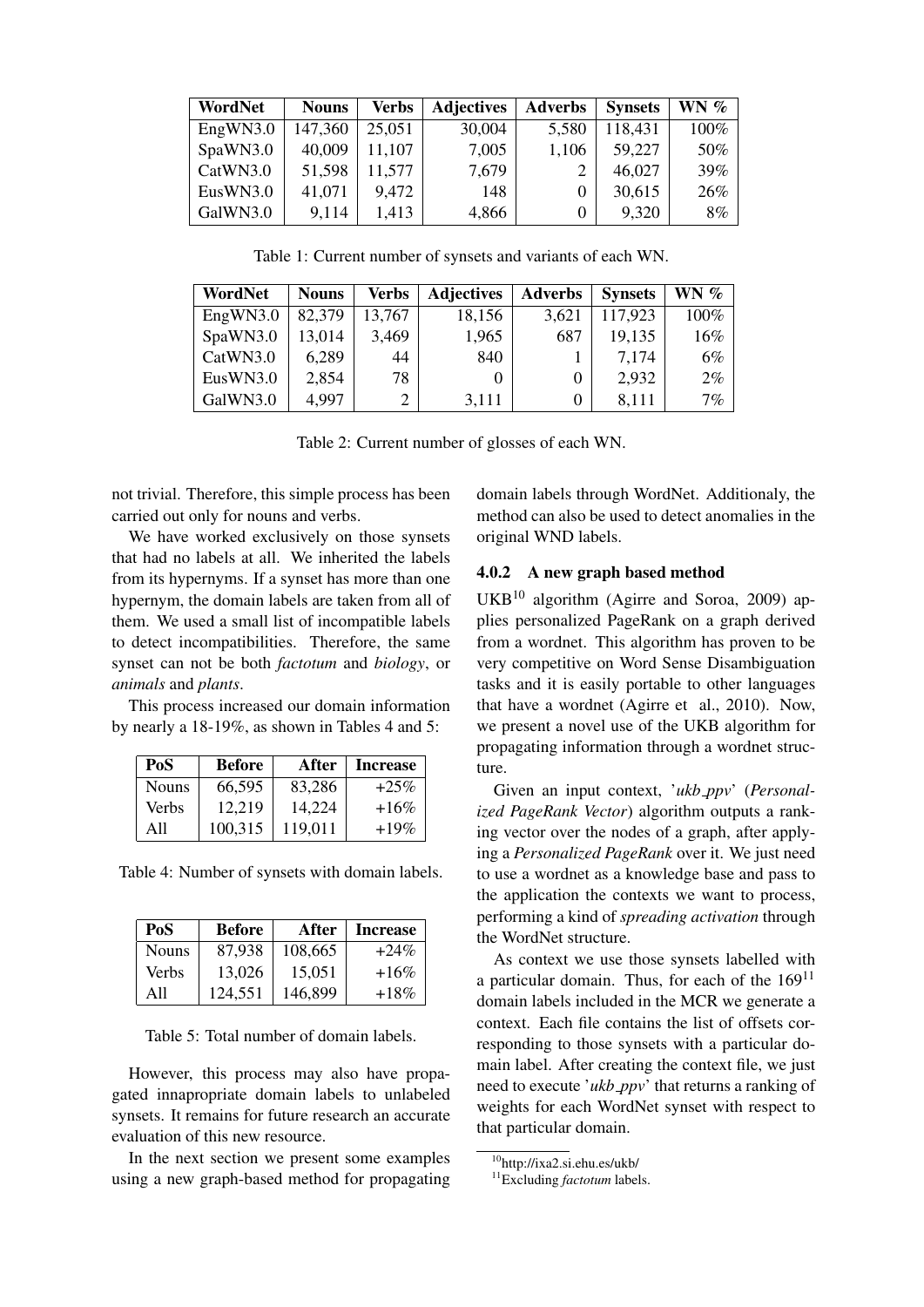| WordNet  | <b>Nouns</b> | Verbs  | <b>Adjectives</b> | <b>Adverbs</b> | <b>Synsets</b> | WN $%$ |
|----------|--------------|--------|-------------------|----------------|----------------|--------|
| EngWN3.0 | 10,433       | 11,583 | 15,615            | 3,674          | 41,305         | 100%   |
| SpaWN3.0 | 478          | 27     | 195               | 967            | 700            | $2\%$  |
| CatWN3.0 | 2,103        | 46     | 368               |                | 2,517          | 6%     |
| EusWN3.0 | 2,377        |        | 0                 |                | 2,377          | 6%     |
| GalWN3.0 | 270          |        | 4,291             |                | 4,563          | 11%    |

Table 3: Current number of examples of each WN.

Once made the process for all domains we have weights for each synset and for each of the domains. Therefore, we know which are the highest weights for each domain and the highest weights for each synset. This allows us to estimate which synsets are more representative of each domain and which domains are best for each synset.

Basically, what we do is to mark some synsets with a domain (using the labels we already know from the original porting process) and use the wordnet graph to propagate the new labelling. We work on the assumption that a synset directly related to several synsets labelled with a particular domain (i.e *biology*) would itself possibly be also related somehow to that domain (i.e. *biology*). Therefore, it makes no sense to use the domain *factotum* for this technique.

Table 6 shows the first ten domains and weights resulting from the application of this method on synset  $\langle$  diver 1 frogman 1 underwater diver 1  $>$ . The suggestions of the algorithm seems to improve the current labeling because it suggests *sub* (possibly the best one) and *diving* (possibly, the second best option). Moreover, the method suggests the wrong label with a much lower weight.

| Weight        | Domain      |
|---------------|-------------|
| 0.0144335:    | sub         |
| 0.0015939:    | diving      |
| 0.0001725:    | swimming    |
| 0.0001297:    | history     |
| 0.0000557:    | nautical    |
| 0.0000529:    | fashion     |
| 0.0000412:    | jewellery   |
| $0.0000315$ : | ethnology   |
| 0.0000274:    | archaeology |
| 0.0000204:    | gas         |

Table 6: PPV weight rankings for sense  $diver_n^1$ .

Table 7 shows the first ten domains and weights resulting from the application of this method on

synset  $\leq$  pornography 1 porno 1 porn 1 erotica 1 smut 5> defined as *creative activity (writing or pictures or films etc.) of no literary or artistic value other than to stimulate sexual desire* and labelled with the domain *law*. The suggestions of the algorithm seems to improve the current labeling because it suggests *sexuality* (possibly the best one) and *cinema* (possibly, the second best option). Moreover, the wrong label dissapears.

| <b>Method 3</b> |                        |  |  |
|-----------------|------------------------|--|--|
| Weight          | Domain                 |  |  |
| 0.000123453:    | sexuality              |  |  |
| 0.000112444:    | cinema                 |  |  |
| 0.000077780:    | theatre                |  |  |
| 0.000075525:    | painting               |  |  |
| 0.000062377:    | telecommunication      |  |  |
| 0.000060640:    | publishing             |  |  |
| 0.000050370:    | psychological_features |  |  |
| 0.000047003:    | photography            |  |  |
| 0.000046853:    | artisanship            |  |  |
| 0.000040458:    | graphic_arts           |  |  |

Table 7: PPV weight rankings for sense  $porno<sub>n</sub><sup>1</sup>$ .

### 5 Concluding Remarks and Future **Directions**

As a result of this work, the current version of the MCR consistently maintains new wordnet versions for five languages (English, Spanish, Catalan, Basque and Galician), and the ontological knowledge from WordNet Domains, Top Ontology and SUMO.

In particular, the main contributions of our work can be summarized as follows:

We have created a new version of the MCR using WordNet 3.0 as ILI.

We have improved the existing Web EuroWord-Net Interface (WEI) (both consult and edit interfaces) to work with the new version of the MCR. Now, the interface includes automatic translation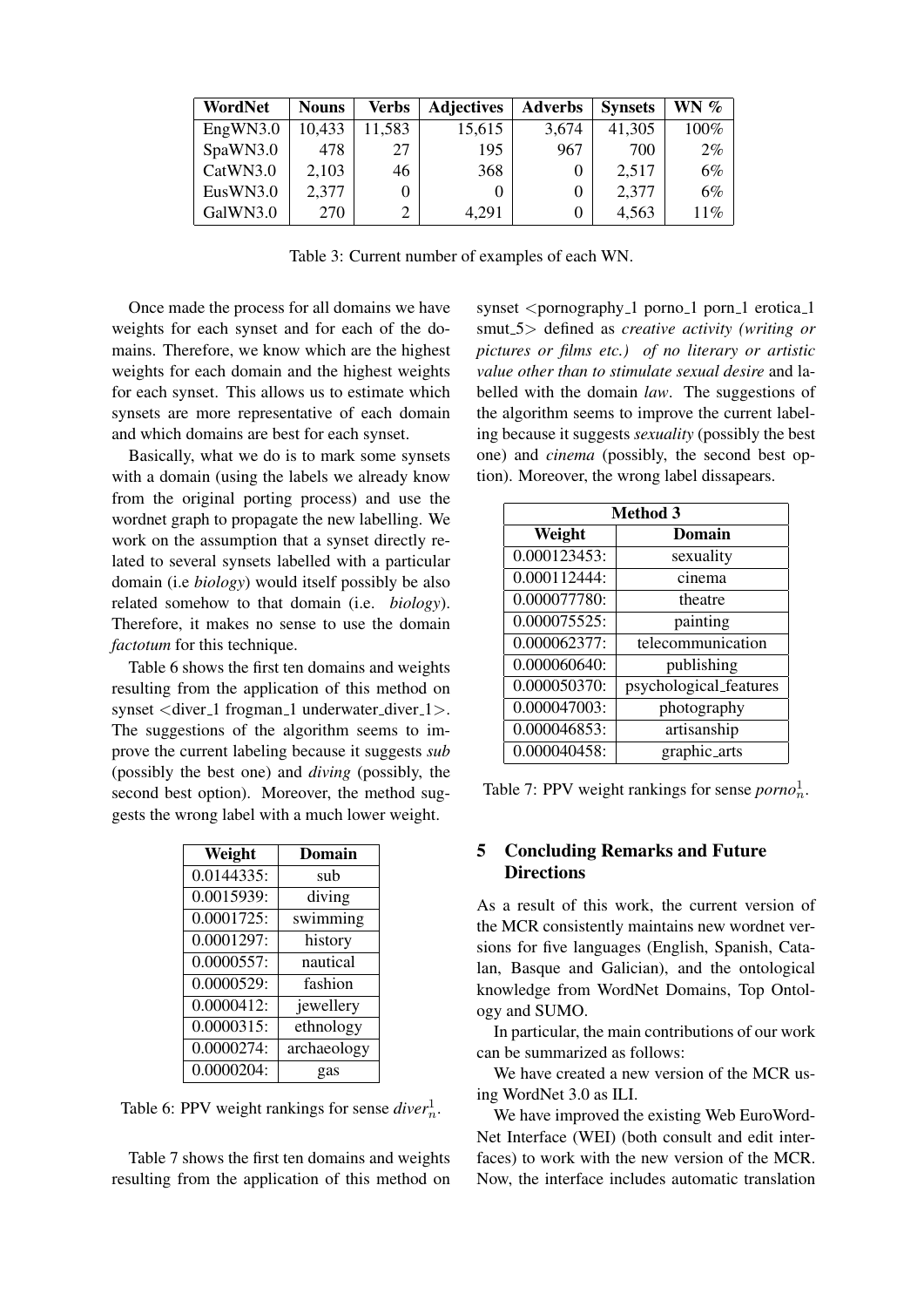facilities, making it easier and faster the development of the resources integrated into the MCR. We also added new editing facilities for recording new linguistic information associated to the variants and synsets.

We have uploaded into the new version of the MCR the English WordNet 3.0, the new Spanish WordNet 3.0 (Fernández-Montraveta et al., 2008) and a new Galician WordNet 3.0.

We have used a complete mapping from Word-Net 1.6 to WordNet 3.0 (covering not only nouns, but verbs, adjectives and adverbs) to transport the Basque and Catalan wordnets and the ontological knowledge from the existing version of the MCR (using WordNet 1.6 as ILI) to the new MCR version (using WordNet 3.0 as ILI).

We have applied a very simple estrategy to complete the ontological information by exploiting basic inheritance mechanisms. This process has been applied to WordNet Domains, Top Ontology and SUMO.

We have also investigated a new approach for consistently propagating domain formation through the WordNet structure by exploiting a well-known graph algorithm using UKB. Although an exhaustive empirical evaluation should be addressed in a near future, a preliminary review of the new resources created using this process presents very interesting insights for future research.

Obviously, further investigation is needed to assess the quality of the new labelling of WordNet Domains. We plan to evaluate the quality of these new resources indirectly by comparing their performance on a common Word Sense Disambiguation task. We would also like to continue studing different ways for selecting the most appropriate set of domain labels per synset. We also plan to derive domain information from Wikipedia by exploiting WordNet++ (Navigli and Ponzetto, 2010).

The whole content of the MCR and the new WEI is freely available  $^{12}$ .

Moreover, the maintenance of this type of resources is continuous, and all the integrated knowledge should be constantly updated and revised.

#### Acknowledgments

We thank the IXA NLP group from the Basque Country University. This work was been possible thanks to the support of the FP7 PATHS project (ICT-2010-270082) and the Spanish national projects KNOW (TIN2006-15049-C03) and KNOW2 (TIN2009-14715-C04-04).

#### **References**

- Agirre, E., Cuadros, M., Rigau, G., and Soroa, A. (2010). Exploring Knowledge Bases for Similarity. In *Proceedings of the Seventh conference on International Language Resources and Evaluation (LREC10). European Language Resources Association (ELRA). ISBN: 2-9517408-6-7. Pages 373– 377."*.
- Agirre, E. and Martinez, D. (2001). Knowledge sources for Word Sense Disambiguation. In *Proceedings of the Fourth International Conference TSD 2001, Plzen (Pilsen), Czech Republic. Published in the Springer Verlag Lecture Notes in Computer Science series. Vaclav Matousek, Pavel Maut- ´ ner, Roman Moucek, Karel Tauser (eds.) Copyright Springer-Verlag. ISBN: 3-540-42557-8. "*.
- Agirre, E., Rigau, G., Castellón, I., Alonso, L., Padró, L., Cuadros, M., Climent, S., and Coll-Florit, M. (2009). KNOW: Developing large-scale multilingual technologies for language understanding. *Procesamiento del Lenguaje Natural*, (43):377–378.
- Agirre, E. and Soroa, A. (2009). Personalizing PageRank for Word Sense Disambiguation. In *Proceedings of the 12th conference of the European chapter of the Association for Computational Linguistics (EACL-2009)*, Athens, Greece.
- Alfonseca, E. and Manandhar, S. (2002). Distinguishing concepts and instances in WordNet. In *Proceedings of the first International Conference of Global WordNet Association*, Mysore, India.
- Alvez, J., Atserias, J., Carrera, J., Climent, S., Laparra, ´ E., Oliver, A., and Rigau, G. (2008). Complete and Consistent Annotation of WordNet using the Top Concept Ontology. In *Proceedings of the the 6th Conference on Language Resources and Evaluation (LREC 2008)*, Marrakech (Morocco).
- Atserias, J., Climent, S., Farreres, J., Rigau, G., and Rodríguez, H. (1997). Combining Multiple Methods for the Automatic Construction of Multilingual WordNets. In *Proceedings of International Conference on Recent Advances in Natural Language Processing (RANLP'97)*, Tzigov Chark, Bulgaria.
- Atserias, J., Rigau, G., and Villarejo, L. (2004a). Spanish WordNet 1.6: Porting the Spanish Wordnet across Princeton versions. In *LREC'04*.
- Atserias, J., Villarejo, L., Rigau, G., Agirre, E., Carroll, J., Vossen, P., and Magnini, B. (2004b). The MEANING Multilingual Central Respository. In *Proceedings of the Second International Global WordNet Conference (GWC'04)*.

<sup>12</sup>http://adimen.si.ehu.es/web/MCR